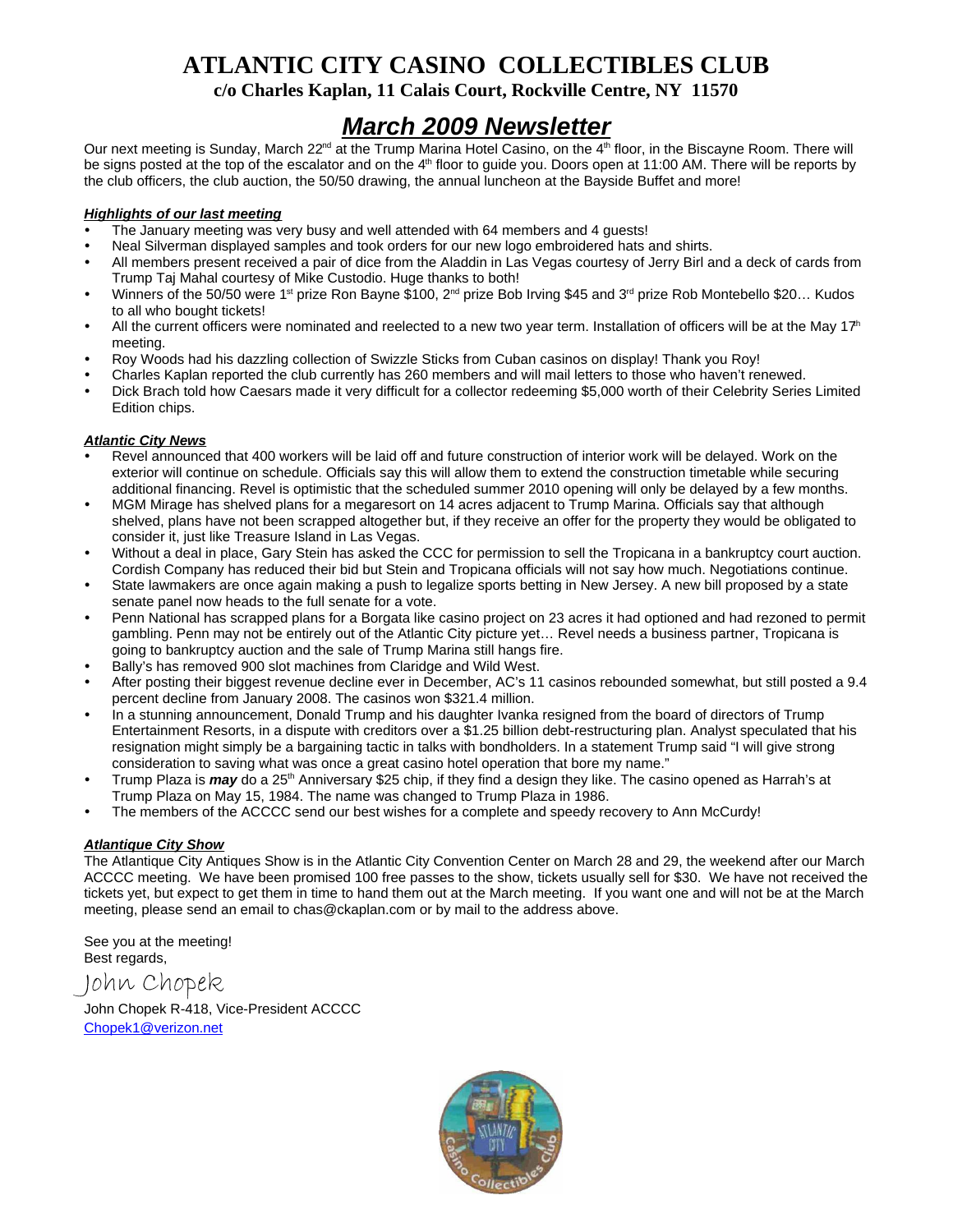## **ATLANTIC CITY CASINO COLLECTIBLES CLUB c/o Charles Kaplan, 11 Calais Court, Rockville Centre, NY 11570**

# *ACCCC Logo Cap & Golf Shirt Order Form*

The shirts are 100% combed cotton, 7 oz. pique body, solid trim, 3-button placket, wood tone buttons, double-needle topstitching, locker patch, twill tape in neck and vents, dropped tail and replacement button. The shirts are available in sizes S to 5XL and 6 colors: beige, cappuccino (slightly darker than beige), white, granite, light blue and light green.

The caps are 100% cotton brushed twill, low-profile 6-panel crown, sewn eyelets, pre-curved visor, adjustable Velcro back closure and available in 5 colors: white, stone (light tan), light gray, light blue and pink.

Ordering is easy, just print, complete and mail this form with your check for the appropriate amount to:

### **Market Stream Products Attn: Neal Silverman 380 Travis Avenue Staten Island, NY 10314**

## **Golf Shirt with Embroidered ACCCC Logo**

| Qty: $\_\_\_\_\_\_\_\_\_\$                                                             |  |                                                                      |  |  |  |
|----------------------------------------------------------------------------------------|--|----------------------------------------------------------------------|--|--|--|
|                                                                                        |  | Color (circle) Beige Cappuccino White Granite Light Blue Light Green |  |  |  |
|                                                                                        |  |                                                                      |  |  |  |
| <b>Cap with Embroidered ACCCC Logo</b><br>Color (circle) White Stone Gray Lt Blue Pink |  |                                                                      |  |  |  |
| Qty: ________ - price \$14 each \$ ________                                            |  |                                                                      |  |  |  |
| *Shipping $$$ _________                                                                |  |                                                                      |  |  |  |
| Order Total \$                                                                         |  |                                                                      |  |  |  |
| Name:                                                                                  |  |                                                                      |  |  |  |
| Street:                                                                                |  |                                                                      |  |  |  |
| City/State/Zip: ____________________                                                   |  |                                                                      |  |  |  |

\*Your shirts and caps will be delivered at the first meeting after you place your order, or you may have them sent via UPS or USPS for an additional \$5